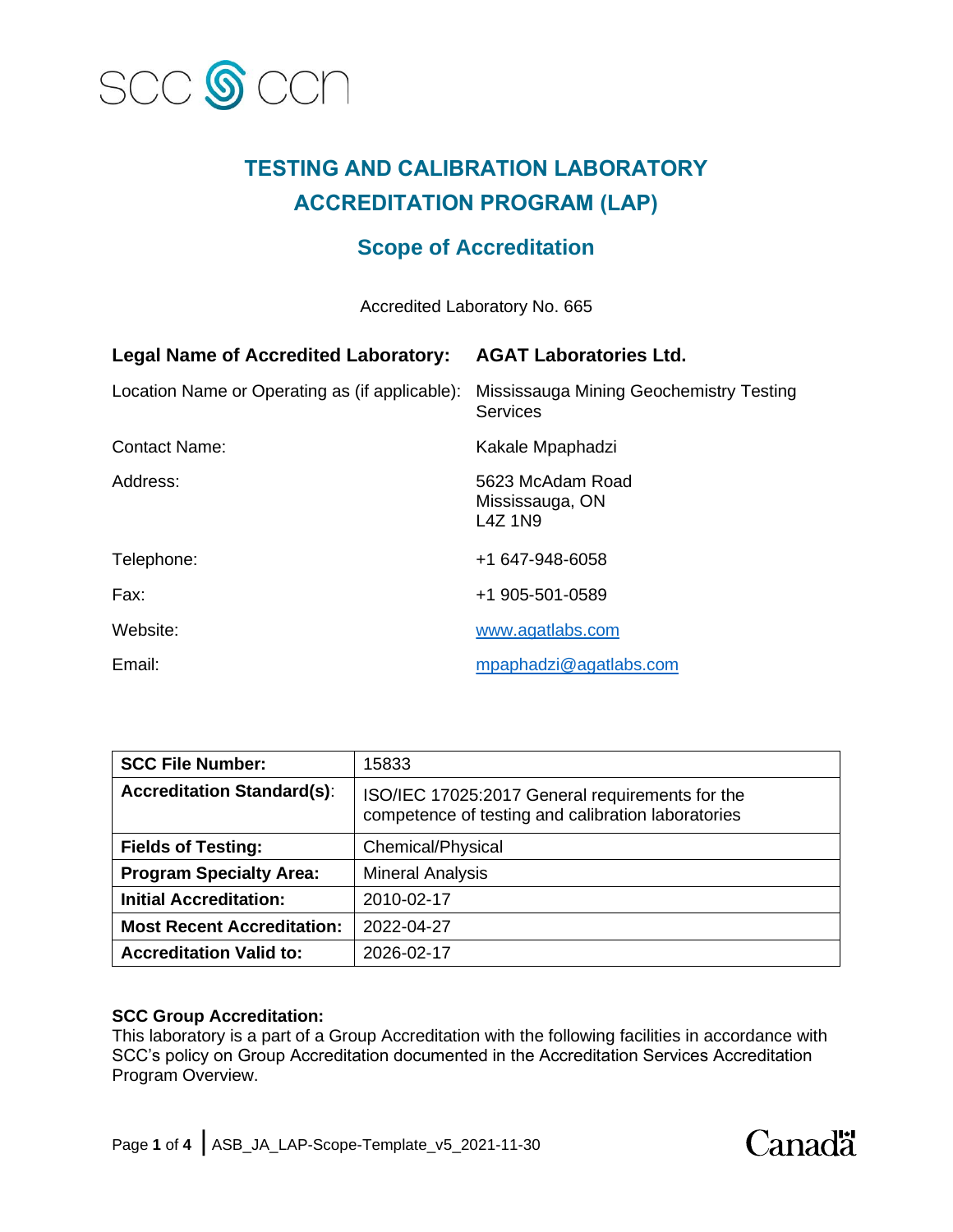

- AGAT Laboratories Ltd., Thunder Bay, ON, Accredited Laboratory No. 875
- AGAT Laboratories Ltd., Calgary AB, Accredited Laboratory No. 958

The physical sample preparation involving accredited test method for Minerals Analysis as listed on the Scope of Accreditation may be performed at the AGAT Laboratories Ltd., Mississauga ON, Accredited Laboratory No. 665 location or at off-site sample preparation laboratories that are monitored regularly for quality control and quality assurance practices:

- AGAT Laboratories Ltd. 5616 McAdam Road, Mississauga, ON L4Z 1P1
- AGAT Laboratories Ltd. 150 Jaguar Dr, Timmins, ON P4R 0A8
- AGAT Laboratories Ltd. 35 General Aviation Road, Timmins, ON P4N 7C3
- AGAT Laboratories Ltd. 1740 Chemin Sullivan, Suite 1800, Val-d'Or, QC J9P 7H1
- AGAT Laboratories Ltd. 1185 Rue Des Foreurs, Val-d'Or, QC J9P 6X9
- AGAT Laboratories Ltd. 120-8600 Glenlyon Parkway, Burnaby, BC, V5J 0B6

#### **METALLIC ORES AND PRODUCTS**

### **Mineral Analysis Testing**

#### **Mineral Assaying and Geotechnical Testing**

| MIN-12007     | Soil Sieving, Screen Analysis and Particle Size   |
|---------------|---------------------------------------------------|
|               | Distribution of Mineralogical Samples             |
| MIN-12010     | Crushing and Splitting of Mineralogical Samples - |
|               | Mining Geochemistry Assaying Division -           |
|               | <b>Branches</b>                                   |
| MIN-200-12001 | Determination of Major and Trace elements in      |
|               | Geological Samples by Sodium Peroxide Fusion      |
|               | in Zirconium Crucibles followed by Inductively    |
|               | Coupled Plasma - Optical Emission Spectroscopy    |
|               | ICP-OES Finish [Cu, Ni, Co, Fe, Mg, Pb, Si, Ca,   |
|               | Al, Mn, Zn, Cr, Sn, As, Mo]                       |
| MIN-12004     | Determination of Gold in Geological Samples by    |
|               | Fire Assay Lead Collection Followed By            |
|               | Gravimetric                                       |
| MIN-12006     | Determination of Gold, Platinum and Palladium in  |
|               | Geological Samples by Lead Fusion Fire Assay      |
|               | with Inductively Coupled Plasma-Optical           |
|               | Emission Spectroscopy (ICP-OES) finish [Au, Pt,   |
|               | Pd]                                               |
| MIN-12012     | Milling of Mineralogical Samples - Mining         |
|               | Geochemistry Assaying Division                    |

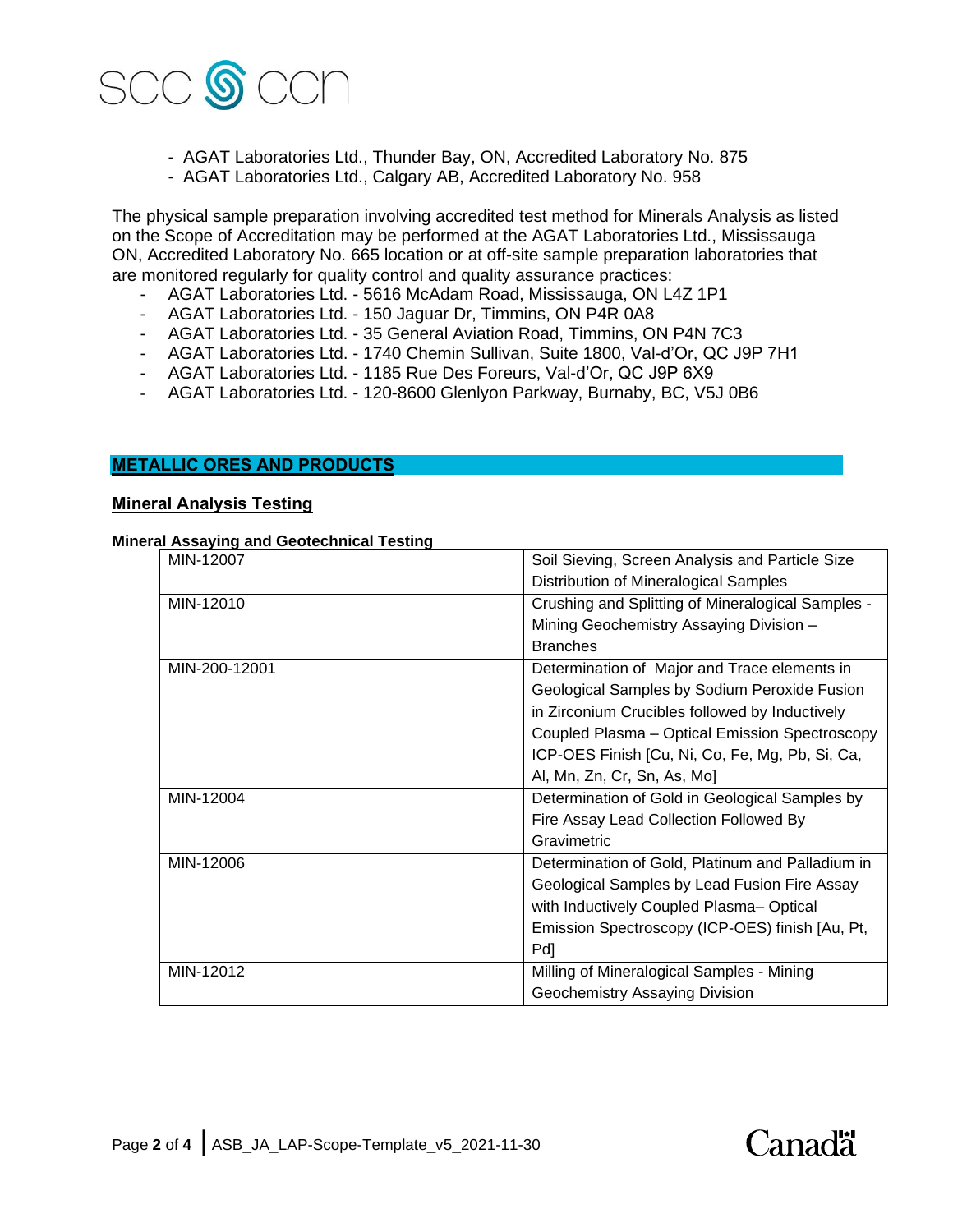

| MIN-200-12018 | Determination of Metals in Mineralogical Samples    |
|---------------|-----------------------------------------------------|
|               | Using an Aqua Regia (Nitric and Hydrochloric        |
|               | Acid) Digestion and a Combination of Inductively    |
|               | Coupled Plasma - Optical Emission Spectroscopy      |
|               | (ICP-OES) and Inductively Coupled Plasma -          |
|               | Mass Spectroscopy (ICP-MS) [Ag, As, , Ba, Be,       |
|               | Bi, Ca, Cd, Ce, Co, Cr, Cs, Cu, Ga, Ge, Hf, Hg, In, |
|               | La, Li, Mn, Mo, Ni, Nb, P, Pb, Re, Rb, Sb, Sc, Se,  |
|               | Sn, Sr, Ta, Te, Th, Tl, U, V, W, Y, Zn, Zr]         |
| MIN-12019     | Determination of Gold in Geological Samples by      |
|               | Lead Fusion Fire Assay and Atomic Absorption        |
|               | Spectroscopy.                                       |
| MIN-200-12020 | Determination of Metals in Mineralogical Samples    |
|               | Using Aqua Regia Digestion and Inductively          |
|               | Coupled Plasma - Optical Emission Spectrometry      |
|               | (ICP-OES) [Ag, Al, As, B, Ba, Be, Bi, Fe, Ga, Hg,   |
|               | In, K, La, Li, Mg, Mn, Mo, Na, Ni, P, Pb, Rb, S,    |
|               | Sb, Sc, Se, Sn, Sr, Ta, Te, Th, Ti, Tl, U, V, W, Y, |
|               | Zr, Zn]                                             |
| MIN-200-12024 | Determination of Specific Gravity in Mineralogical  |
|               | Samples by Gas Pycnometer                           |
| MIN-200-12034 | Determination of Major and Trace Elements in        |
|               | Geological Samples by Four Acid Digestion,          |
|               | followed by ICP-OES [Ag, Al, As, Ba, Be, Bi, Ca,    |
|               | Cd, Ce, Co, Cr, Cs, Cu, Fe, Ga, In, K, La, Li, Mg,  |
|               | Mn, Mo, Na, Ni, P, Pb, Rb, S, Sb, Sc, Se, Sn, Sr,   |
|               | Ta, Te, Th, Ti, Tl, U, V, W, Y, Zr, Zn].            |
| MIN-200-12035 | Determination of Metals in Mineralogical Samples    |
|               | using Four Acid Digestion and a Combination of      |
|               | Inductively Coupled Plasma - Optical Emission       |
|               | Spectroscopy (ICP-OES) and Inductively Coupled      |
|               | Plasma - Mass Spectroscopy (ICP-MS) [Ag, As,        |
|               | Ba, Be, Bi, Ca, Cd, Ce, Co, Cr, Cs, Cu, Ga, Ge,     |
|               | Hf, In, La, Li, Mn, Mo, Ni, Nb, P, Pb, Re, Rb, Sb,  |
|               | Sc, Se, Sn, Sr, Ta, Te, Th, Tl, U, V, W, Y, Zn, Zr] |